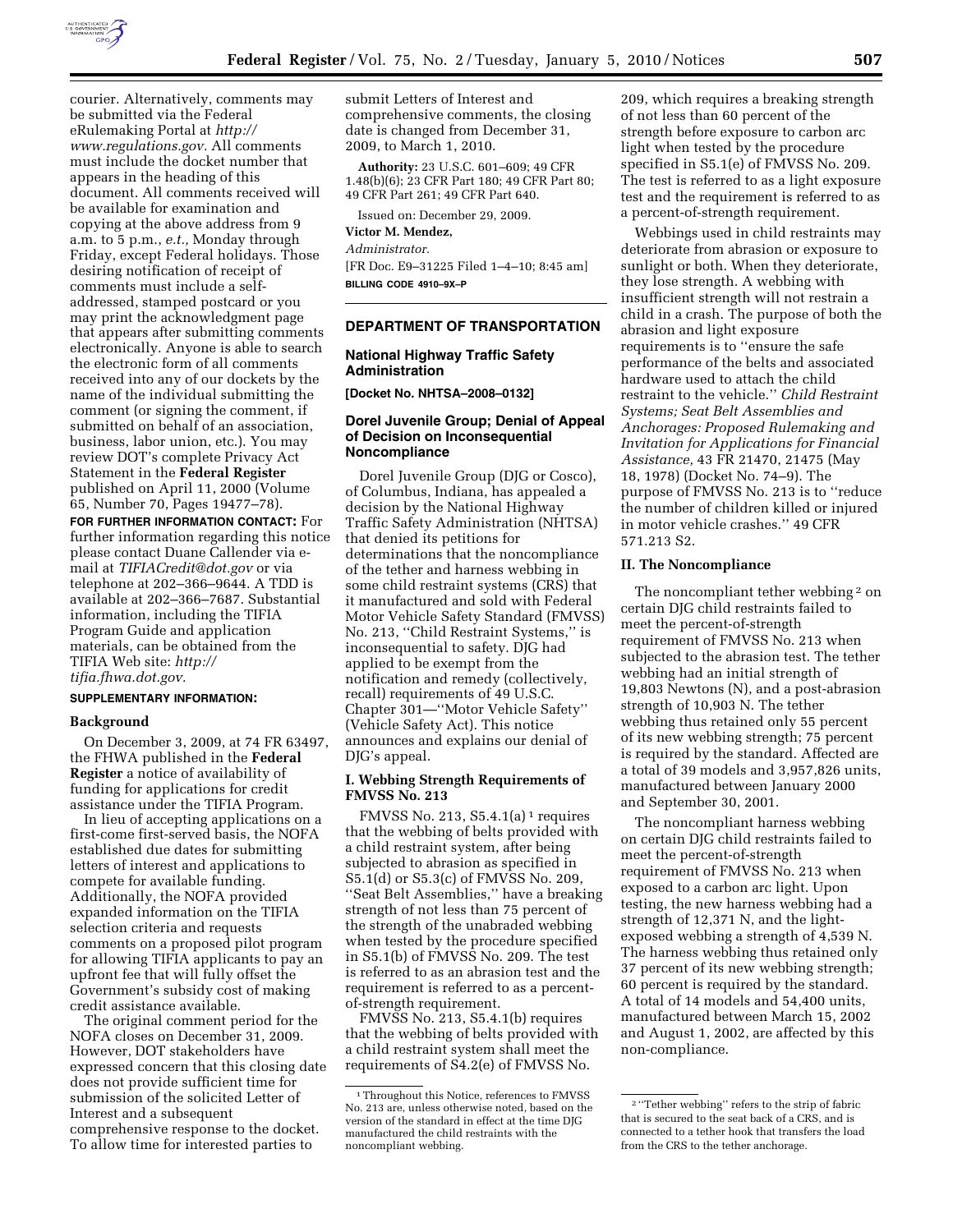# **III. DJG's Inconsequentiality Petitions, Subsequent Rulemaking and NHTSA's Denial**

# *1. DJG's Petitions*

DJG petitioned for relief from the recall provisions of the Vehicle Safety Act with respect to both the tether webbing noncompliance and the harness webbing noncompliance. *See* 49 U.S.C. 30118(d), 30120(h); 49 CFR part 556. NHTSA published receipt of DJG's applications for determination of inconsequential non-compliance regarding the tether webbing and the harness webbing on July 30, 2002 and December 3, 2002, in the **Federal Register** (67 FR 49387 and 67 FR 72025, respectively).

DJG argued that the noncompliance of the tether webbing was inconsequential to safety because the absolute strength of the abraded webbing was sufficiently high. DJG also argued that the abrasion test in effect at the time the tethers were manufactured was flawed: Since it lacked a minimum breaking strength requirement, webbing with a relatively low unabraded strength was subject to a correspondingly low abraded strength requirement, while webbing with a relatively high unabraded strength such as that in child restraints manufactured by DJG—was subject to a proportionately higher post-abrasion strength requirement. Thus, DJG argued that the noncompliance with the abrasion test was inconsequential because, even though the abraded webbing retained only 55 percent of the strength of the new webbing, the postabrasion strength was nonetheless adequate due to the relatively high strength of the new webbing. To support this contention, DJG argued that the strength of the abraded webbing (10,903 N) exceeded the anchor strength requirements of FMVSS No. 225, *Child Restraint Anchorage Systems* (5,296 N). DJG further argued that testing, both by it and in connection with the FMVSS No. 225 rulemaking, demonstrated that the strength of the abraded webbing exceeded both the loading on tethers observed in dynamic testing (between 3,400 N and 5,800 N) and the tether assembly break strength as determined in tensile strength tests (about 9,800 N). DJG asserted that, since the design of the tether assembly uses two belt slides that act as a manual adjuster, the tether strap is not exposed to abrasion in ordinary and reasonably foreseeable use.

With respect to the harness webbing noncompliance, DJG again argued that the absence of a minimum strength requirement in the exposure test penalized manufacturers of child restraints with webbing with a high pre-

exposure strength. DJG argued that the noncompliance of its webbing was inconsequential to safety because the strength of the webbing, even after exposure, exceeded the loads observed in dynamic tests. DJG maintained that the absence of a minimum strength requirement would allow manufacturers to produce compliant webbing with low pre-exposure strength. DJG also asserted that while the webbing was noncompliant when exposed to carbon arc light filtered by a Corex-D filter, the webbing was compliant when exposed to xenon arc light.3 DJG argued that carbon arc light does not have the same spectral characteristics as sunlight and delivers excessive relative photon energy to the test specimen in the ultraviolet and low visual spectrum which is more damaging than natural sunlight. However, it noted that xenon arc light systems more closely resemble natural sunlight characteristics. DJG also contended that carbon arc light systems are now obsolete since they have been replaced by xenon arc systems.

With respect to the first petition, one comment was received from Advocates for Highway and Auto Safety (Advocates) in support of a minimum breaking strength requirement. With respect to the second petition, no comments were received.

#### *2. The 2006 Rule*

NHTSA gave considerable attention to the statements and comment suggesting a minimum breaking strength requirement. In 2005, NHTSA initiated a rulemaking with respect to minimum breaking strength for webbing in child restraints. In 2006, NHTSA published a final rule that amended FMVSS No. 213 to include a minimum breaking strength of 15,000 N for new webbing used to secure a child restraint system to the vehicle (including the tether and lower anchorages of a child restraint anchorage system). *Child Restraint Systems; Final Rule,* 71 FR 32855 (June 7, 2006), codified at 49 CFR 571.213 S5.4.1.2(a). NHTSA noted that without a specified initial breaking strength requirement, the percentage-of-strength requirement alone did not provide an effective floor for acceptable performance. 71 FR 32858; *see* 49 CFR 571.213 S5.4.1.2(b). The rule maintained the minimum percentage-ofstrength of new webbing requirement, as a means of limiting degradation. 71 FR 32858. The agency concluded that ''[a]n excessive degradation rate (e.g., over

25% when subjected to the abrasion test) indicates a problem with the quality and/or durability of the selected material.'' 71 FR 32858. The agency expressed its desire to prevent the use of webbing that degraded more than 25 percent when abraded, or 40 percent when exposed to light, because it may not last as long as necessary to protect children using the restraint (including for second-hand use).4

### *3. NHTSA's Decision on Dorel's Inconsequentiality Petitions*

On July 18, 2008, NHTSA published a notice in the **Federal Register** denying both of DJG's petitions (73 FR 41397), stating that the petitioner had not met its burden of persuasion that the noncompliances were inconsequential to motor vehicle safety. In its denial of the petitions, NHTSA noted that at the time of receiving these petitions, NHTSA had undertaken a rulemaking to consider whether to amend FMVSS No. 213 to require a minimum breaking strength for CRS webbing. NHTSA had postponed final determinations on these petitions in order to obtain the benefit of public comments responding to the proposed breaking strength requirements. After completing this rulemaking action—specifying both a minimum breaking strength and a percentage-of-strength retention after abrasion and light exposure (discussed above)—NHTSA addressed these two DJG petitions for determination of inconsequential noncompliance.

In its denial of the petition relating to the tether webbing, NHTSA explained that both the unabraded webbing strength and the degradation rate requirements are important from a safety perspective. NHTSA stated that the lack of sufficient breaking strength retention after the abrasion test signals a distinct probability that the webbing strength would be insufficient throughout a lifetime of use. The high degradation rate of the DJG tether webbing meant that, over time, the webbing could abrade to the point where the webbing strength is lower than the tether anchor strength, providing for an unsafe connection to the vehicle. NHTSA also noted that, under the 2006 rule, the minimum strength for new webbing is 15,000 N. That rule did not change the 75 percent strength retention requirement.

<sup>3</sup> DJG also argued that the webbing was compliant when exposed to carbon arc light filtered by a sodalime glass filter, but does not reassert this argument on appeal.

<sup>4</sup> Information available at the time of a decision on an inconsequentiality petition may be considered in making the decision; this includes information in rulemakings that post dated the violation. However, the motor vehicle equipment would not be in violation of a rule that was adopted after the equipment was manufactured.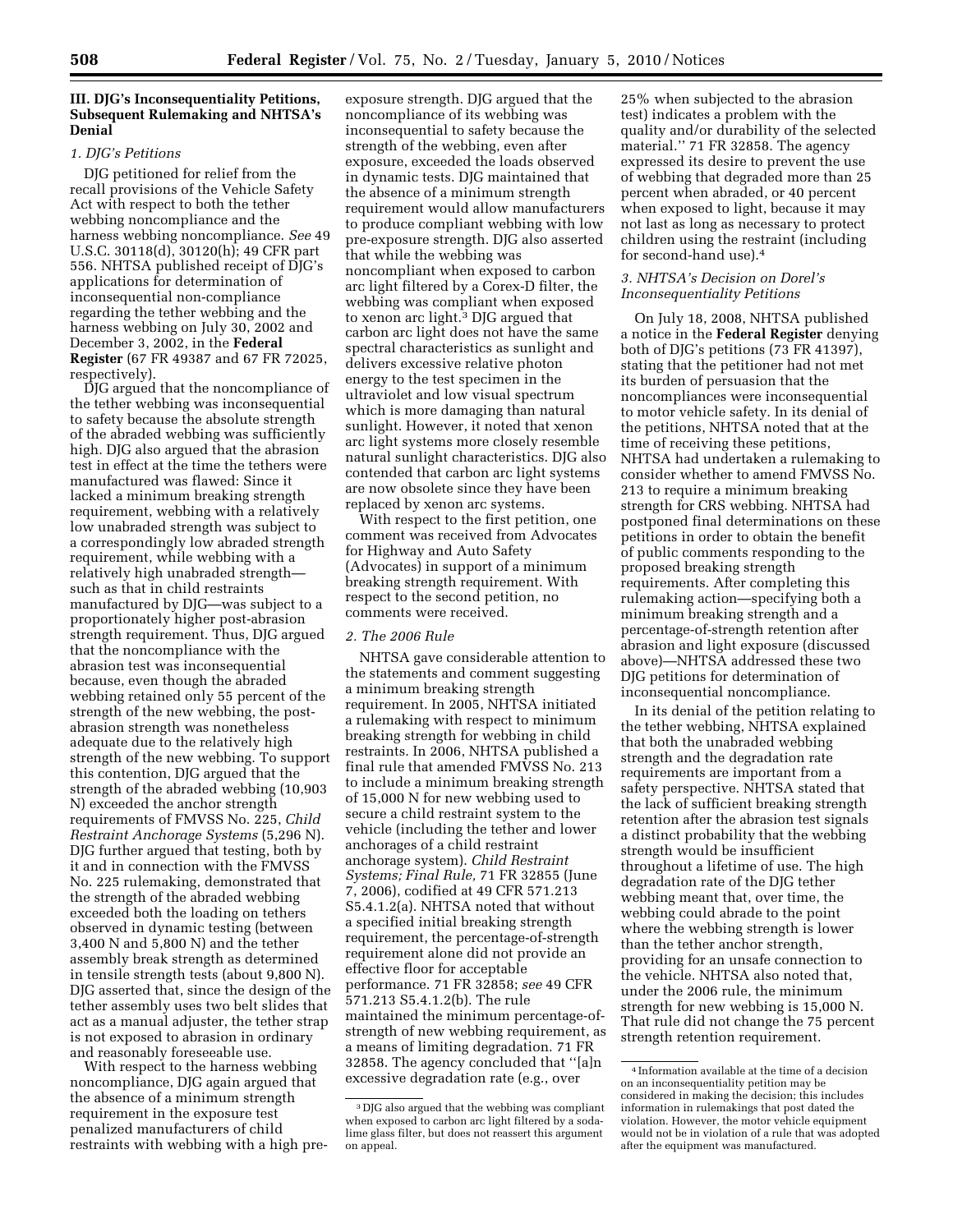In its denial of the petition relating to the harness webbing, NHTSA stated that DJG's concern that under a standard that lacks a specific minimum strength requirement, manufacturers could produce webbing with very low afterexposure strength if the pre-exposure strength was also low, was theoretical; NHTSA also noted that minimum breaking strengths were added to the standard in 2006. NHTSA also stated that carbon arc light filtered by a sodalime glass is not in accordance with FMVSS No. 213 requirements and is not appropriate for light exposure testing of nylon webbing. Requirements for carbon arc light exposure testing with a sodalime glass filter are clearly specified only for polyester materials. NHTSA also stated that its rulemaking to use xenon arc light for weathering tests of glazing material does not mean that the carbon arc is not indicative of the sunlight spectral power distribution or that it produces invalid weathering results for webbing materials. In response to DJG's argument regarding dynamic testing, NHTSA pointed out that the test conditions in FMVSS No. 213 reflect the concern that child restraint systems will withstand even the most severe crashes which are well above 30 mph. Therefore, DJG's assertion was not persuasive evidence of the noncompliance being inconsequential to safety.

## **IV. DJG's Appeal**

On August 1, 2008, DJG appealed NHTSA's denials of both petitions. Notice of the appeal with an opportunity for comment was published in the **Federal Register** on Wednesday, November 26, 2008 (73 FR 72111).

#### *Tether Webbing*

In its appeal, DJG reiterates the arguments it made in its initial petition that the strength of the abraded webbing is sufficiently higher than reasonably foreseeable crash forces, since the strength of the abraded webbing exceeded both the loading on tethers observed in dynamic testing and the break strength of the tether assembly (particularly the tether hook) as determined in tensile strength tests. DJG's appeal goes on to note that NHTSA's initial decision relied on a concern that the webbing might not retain sufficient strength throughout a lifetime of use. DJG makes several arguments in response to this concern.

DJG argues that NHTSA has recognized that a child restraint system should not be used beyond its useful life and that a NHTSA Tip (as well as a Juvenile Products Manufacturers Association guideline) for the useful life

of child restraints is 6 years. DJG notes that most of the noncompliant CRSs are already beyond this useful life given the passage of time between the filing of DJG's petition and the denial decision. DJG further points out that there have been no complaints of tether webbing degradation or failure in crashes. Accordingly, it asserts, since the purpose of the regulation is to protect children throughout the useful life of the restraint, this performance demonstrates that it has been adequate. Moreover, DJG argues that this performance resolves NHTSA's concern.

DJG also asserts that the noncompliance is inconsequential to safety because the degradation allowed for CRS webbing is identical to that for vehicle seat belts, even though, DJG argues, vehicle seat belts are expected to last longer and are subject to more use than is CRS webbing. DJG claims that the vehicle seat belt assembly is expected to last the life of the vehicle which, DJG asserts, is up to twice as long as the useful life of a CRS. DJG also maintains that the tether webbing is subject to less-frequent use than is seat belt webbing, because there will always be a driver when a CRS is used in a vehicle, but the reverse is not true. DJG argues that this is particularly true in the case of the convertible restraints at issue in its appeal, where the tether is not used when the restraint is installed in the rear-facing position or when used as a booster seat. DJG concludes, based on these arguments, that it is unreasonable for the agency to conclude that the noncompliant tether webbing creates a consequential safety risk because it ''degrades somewhat more than 75 percent'' in the abrasion test.

Next, DJG argues that, in everyday use, the noncompliant webbing is not subject to the severe abrasion simulated in the test. DJG provides tether webbing strength data for a small sample of compliant and noncompliant used child restraints showing that the tether webbing strength after 6 to 8 years of use ranges from 82.4 to 99.6 percent of initial breaking strength. DJG argues that these test results show that the tether webbing from compliant and noncompliant child restraints performed comparably, and demonstrate that NHTSA need not be concerned about degradation. In addition, on December 26, 2008, DJG submitted supplemental data from eight used noncompliant child restraints (8–9 years old) that showed that tether strength, after being used in the field, ranged from 15,168 N (3,410 pounds) to 19,038 N (4,280 pounds) (76.6 to 96.1 percent of new tether webbing strength). DJG argues that the strength of these used

tethers is greater than the current minimum breaking strength requirement of 15,000 N for new tether webbing. DJG also argues that the location and twobelt slide design of the tether guarantee that it is not exposed to abrasion in ordinary and reasonably foreseeable use.

DJG also contends that the noncompliance does not significantly increase the risk of harm to children in crashes, compared to compliant webbing, because the post-abrasion strength of the non-compliant webbing is just 3 percent below what DJG argues is the ''effective minimum'' required by the current standard. The revision of FMVSS No. 213, effective September 2007, requires that new (unabraded) webbing have a minimum breaking strength of at least 15,000 N. DJG argues that 75 percent of 15,000 implies what DJG terms an ''effective minimum'' of 11,250 N. DJG further argues that since the tether's post-abrasion strength (10,903 N) is just 3 percent less than this ''effective minimum,'' the noncompliance is inconsequential to safety.

Then, DJG maintains that its petition is analogous to an inconsequentiality petition for tether webbing that degraded on certain Evenflo child restraints that NHTSA did grant. DJG states that the Evenflo grant was based on both dynamic testing and a favorable evaluation of the webbing under the regulations in effect from 1971–1979 for a Type 3 belt. DJG argues that its petition was supported with similar dynamic test data demonstrating that the noncompliant tether webbing exceeded measured maximum tensile loads in dynamic testing. DJG also argues that the webbing would have satisfied the prior version of NHTSA's regulations for a Type 3 belt.

Finally, DJG asserts that compliance test results in connection with NHTSA's rulemaking on minimum breaking strength requirements (docket no. NHTSA–2005–21243–0002) demonstrate that DJG's tether webbing post-abrasion breaking strength was higher than the post-abrasion breaking strength for at least one Britax model in the marketplace at the time. DJG asserts that since this Britax webbing complied with the FMVSS No. 213 requirements, its noncompliant tether webbing with a post-abrasion tether breaking strength of more than two times that of the Britax webbing poses no safety risk.

### *Harness Webbing*

DJG also argues that the harness webbing noncompliance is inconsequential to safety.

First, DJG argues that a xenon arc lamp is a better surrogate of sunlight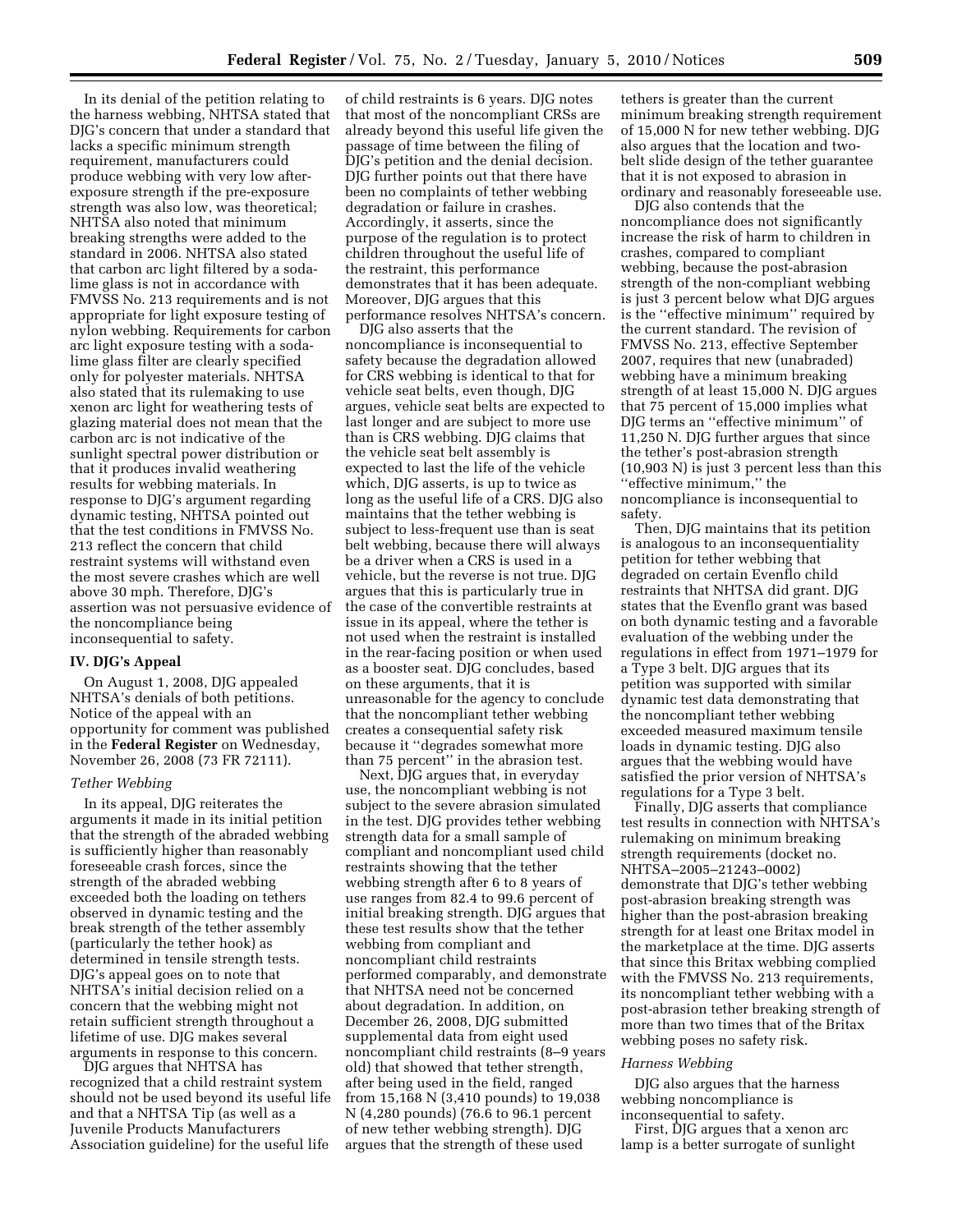exposure than a carbon arc lamp, and that the carbon arc lamp is obsolete. DJG argues that while the webbing (made of nylon fabric) was noncompliant when exposed to carbon arc light filtered by a Corex-D filter (tested according to the standard's specifications), the harness webbing retained 93.5 percent of its initial breaking strength when it was exposed to a xenon arc lamp for 300 hours (3 times longer than that required by the standard). DJG also notes that FMVSS No. 205 specifies a xenon arc lamp to test glazing materials, and notes NHTSA's discussion of the use of xenon arc lamps in this context.

Second, DJG asserts that the breaking strength of its light-exposed harness webbing exceeded the corresponding harness loads in 30 mph sled tests. The median dynamic load in the 30 mph sled tests was 1,138 N, which DJG estimates corresponds to a load of 4,552 N in a 60 mph crash. DJG argues that this is virtually identical to the breaking strength of the exposed DJG webbing (4,539 N), and no child restraint is expected to afford protection in a 60 mph crash. DJG states that while NHTSA's initial decision stated that a 30 mph test is not indicative of the upper limit of safety, NHTSA granted three separate petitions in which a 30 mph dynamic test was wholly, or in part, stated as a reason for granting the petition.

Third, on December 26, 2008, DJG provided supplemental data from four used noncompliant child restraints showing that the harness webbing strength, after real world use, ranged from 8,665 N (1,948 pounds) to 11,000 N (2,473 pounds). DJG notes that all these values exceed 60 percent of the breaking strength of the original new harness webbing. DJG also references the 2006 rule's minimum breaking strength for new webbing and states that a post-exposure strength of 60 percent of this is allowable. DJG argues that this data shows that no safety problem exists.

Fourth, DJG maintains that its postexposure webbing strength is greater than that of compliant Safeline webbing, which had low initial breaking strength. (NHTSA Docket 2005–21243–0002, Table 4). DJG argues that its webbing cannot pose a consequential risk to safety if webbing with a lower postexposure strength is compliant.

Fifth, DJG argues that NHTSA's concerns about degradation are belied by an absence of consumer complaints.

### **V. Comments Submitted on the Notice of Appeal**

In response to DJG's appeal, Joe Colella of Traffic Safety Projects

commented that requiring the repair of child restraints that were manufactured more than 6 years ago conflicts with the consistent educational messaging that NHTSA and other organizations try to maintain regarding the use of older child restraints. NHTSA includes on its website a recommendation developed by child restraint manufacturers that a second-hand child safety restraint is recommended for use only if it is less than 6 years old. According to Mr. Colella, requiring the repair of these affected seats would potentially keep them in use for several more years, which the commenter believes could place child occupants at increased risk of injury. Mr. Colella also reiterates the comment made by Advocates, and states that NHTSA should fully evaluate whether there are real safety implications for the actual abraded or exposed webbing.

## **VI. NHTSA's Consideration of DJG's Inconsequentiality Petition**

#### *A. General Principles*

Manufacturers may not sell motor vehicles or equipment unless they comply with the applicable motor vehicle safety standards. 49 U.S.C. 30112(a)(1). Manufacturers whose products fail to comply with these standards are normally required to conduct a safety recall under which they must notify owners, purchasers, and dealers of the noncompliance and provide a remedy without charge. 49 U.S.C. 30118–30120. A manufacturer may, however, petition for exemption from these notification and remedy requirements on the grounds that the noncompliance is inconsequential to motor vehicle safety. 49 U.S.C. 30118(d); 30120(h); 49 CFR 556.4(a). The petitioner bears the burden of demonstrating that the noncompliance is inconsequential to safety. *See General Motors Corp; Ruling on Petition for Determination of Inconsequential Noncompliance,* 69 FR 19897 (April 14, 2004) (NHTSA 2002–12366). NHTSA must publish a notice of the petition in the **Federal Register** and allow an opportunity for members of the public to present information, views, and arguments on the petition. § 556.5. An absence of opposing argument and data, however, does not require the agency to grant the petition. *General Motors Corp,*  69 FR 19899.

In order to demonstrate inconsequentiality, the petitioner must demonstrate that the noncompliance ''do[es] not create a significant safety risk.'' *Cosco, Inc.: Denial of Application for Decision of Inconsequential Noncompliance,* 64 FR 29408, 29409

(June 1, 1999) (NHTSA–98–4033). The relevant issue is whether an occupant who is affected by the noncompliance is likely to be exposed to a significantly greater risk than an occupant using a compliant vehicle or equipment. *GM Corp.,* 69 FR 19900; *Cosco, Inc.,* 64 FR 29409. The number or percentage of vehicles or equipment affected by the noncompliance is not relevant to the issue of consequentiality. *GM Corp.,* 69 FR 19900; *Cosco, Inc.,* 64 FR 29409. Further, a consequentiality petition is not the appropriate means to challenge the methodology of a specific test specified in a FMVSS, or to argue that the specified test is unreasonable because of a low likelihood of encountering, in actual use, the problem the test is designed to prevent. *Int'l Truck and Engine Corp.; Denial of Application for Inconsequential Noncompliance,* 68 FR 20043, 20044 (April 23, 2003) (NHTSA 2002–12005). The appropriate venue for such arguments is a petition for rulemaking to amend the current safety standard. *Id.* 

The agency rarely grants inconsequentiality petitions for noncompliance with performance standards. *GM Corp.,* 69 FR 19899 (and decisions cited therein). *See also Cosco, Inc.,* 64 FR 29408. In *GM Corp.* the agency denied, in part, an inconsequentiality petition by GM regarding non-compliance with FMVSS No. 209. There, a number of models of seat belt retractors did not comply with the performance requirements pertaining to emergency locking. GM supported its petition with a risk analysis—which estimated that very few occupants would be exposed to noncomplying equipment—and with the results of dynamic tests. *Id.* at 19899. The agency found that the risk analysis was not compelling because ''the percentage of potential occupants that could be adversely affected by a noncompliance is irrelevant'' to the inconsequentiality analysis. *Id.* at 19900. The agency did, however, consider the dynamic test data provided by GM. GM used the tests to evaluate the safety-related performance of the compliant and noncompliant retractors. The agency found that for one class of vehicles in which certain noncompliant retractors were installed, there were extremely small differences between the compliant and noncompliant retractors with respect to seat belt payout and locking time. Since the noncompliant retractors did not expose a vehicle occupant to a significantly greater risk, the agency granted the petition with respect to retractors in that class of vehicles. However, for other retractors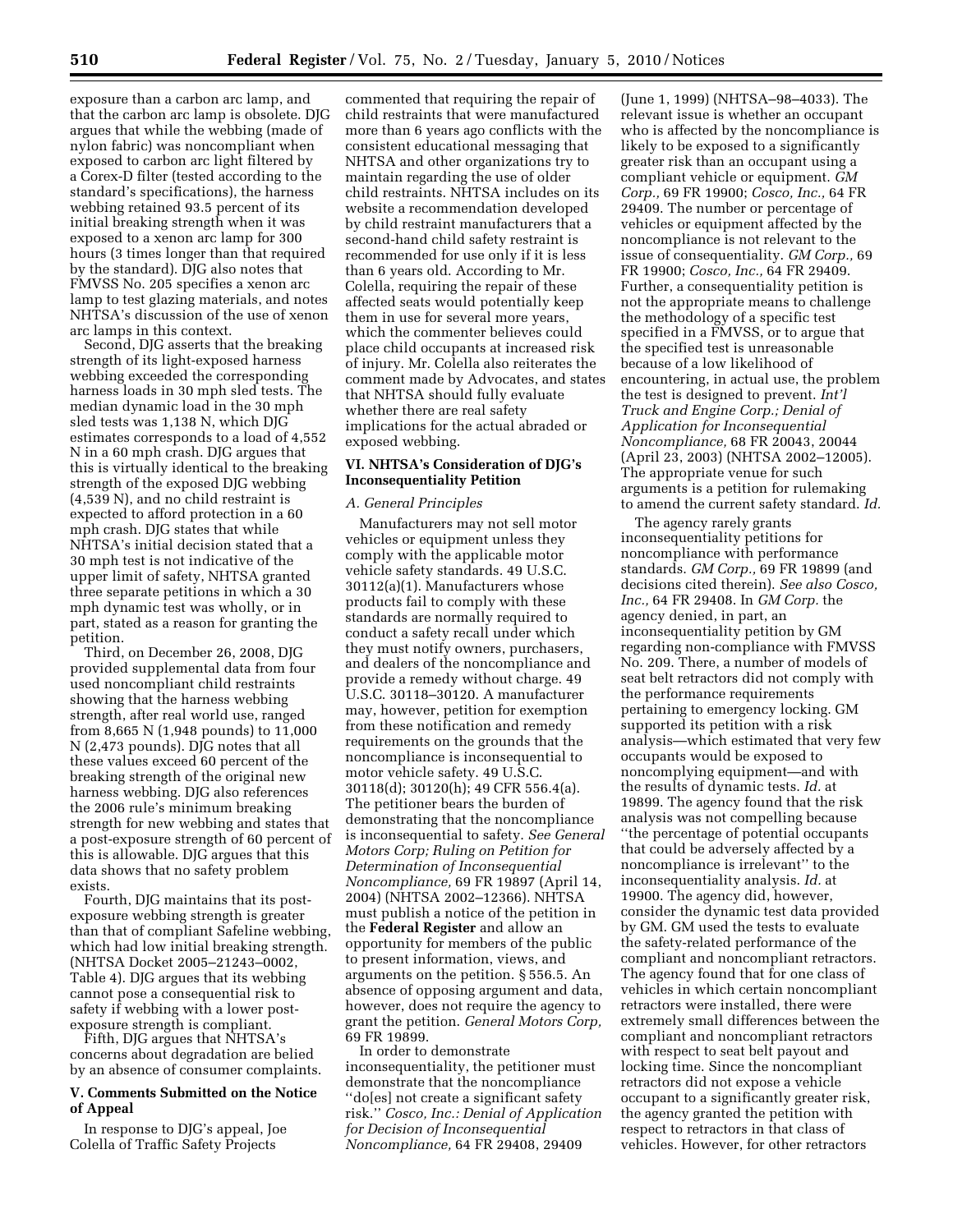in a different class of vehicles, there was a significant difference in the performance of the compliant and noncompliant retractors. Accordingly, the agency denied the petition with respect to retractors installed in that class of vehicles.

## *B. Assessment of DJG's Arguments in Support of Its Petitions*

The agency has determined that DJG has not met its burden of persuasion that the noncompliances are inconsequential to safety. The agency is thus denying the appeals with respect to both the tether and harness webbing. The agency's reasons for the denial of each appeal are discussed below.

### Tether Webbing

The agency finds that the arguments DJG reasserts from its original petition, as well as its new arguments, are unpersuasive.

DJG argues that the strength of the abraded webbing is sufficiently higher than reasonably foreseeable crash forces, since the strength of the abraded webbing as measured after the abrasion test exceeded both the loading on tethers observed in dynamic testing, and the break strength of the tether assembly (particularly the tether hook) as determined in tensile strength tests. DJG's argument amounts to an assertion that from a safety perspective, all that matters is whether webbing that has been subjected to the abrasion test is stronger than some minimum strength. This approach is inconsistent with the two-faceted regulatory structure that NHTSA adopted in the 2005–2006 rulemaking.

In the 2005–2006 rulemaking that amended FMVSS No. 213, NHTSA explicitly considered—and ultimately rejected—DJG's approach. The 2005 NPRM proposed amending FMVSS No. 213 so that webbing, before and after abrasion, would have to meet or exceed specified minimum breaking strengths. 70 FR 37732, 37739. As specified in the proposed rule, the regulatory gauge would be breaking strength. The agency ''tentative[ely] conclude[d]'' that the percent of strength requirement that had been in the rule up to that point was no longer necessary, and that holding abraded webbing to this minimum strength requirement was sufficient to ensure adequate webbing strength, and thus, safety. 70 FR 37732.

However, after receiving comments on this proposed rule, the agency concluded that the final rule should have two facets: It should retain the historical percent of strength requirement for abraded webbing, and add a minimum strength requirement

for new webbing. *See* 49 CFR 571.213 S5.4.1.2(a), (b). One commenter that manufactures child restraints (Britax) pointed out that the proposed rule potentially permits a greater percentage of degradation'' and that this ''wider window of degradability'' could lead to an increased safety risk. 71 FR 32858. The agency concluded, in the final rule, that the proposed minimum strength requirement for abraded webbing ''did not sufficiently limit the degradation rate of webbing material and thus did not adequately fulfill the second of the agency's goals for the rulemaking.'' 71 FR 32858. As the agency explained, the fact that webbing has a particular strength after being subjected to the abrasion test does not mean that further degradation is not possible. *See* 71 FR 32858–32859. The abrasion test is intended to be a measure of material durability and performance, but, is ''not intended to and [does] not assess how strong a particular tested specimen will be at the end of its life.'' 71 FR 32859. Rather, the test is an accelerated aging test which measures how the webbing performs after prolonged—but not necessarily lifetime—exposure to environmental conditions. *Id.* Accordingly, the fact that the strength of the webbing, after being subjected to the abrasion test, exceeds the required or actual strength of the tether assembly or the tether loads observed in dynamic tests, is not dispositive. Over an entire lifetime of actual use the webbing strength could degrade to levels even lower than observed after the abrasion test, and the degradation rates are indicative of further degradation: ''Exceeding the degradation rates of the standard indicates a quality problem with the webbing material selection and raises concern that the webbing may not satisfactorily perform at the end of its product life as it did at the beginning, even if the exposed webbing has a breaking strength that is higher in magnitude than a competitor's webbing that met the percent-of-strength requirement.'' 71 FR 32859. Accordingly, the 2006 final rule retained the 75 percent of strength requirement for abraded webbing.

The noncompliant DJG webbing degraded to 55 percent of its unabraded strength in the abrasion test. The high degradation rate of the DJG webbing gives significant justification for concerns that the webbing could further abrade to the point where the webbing strength is lower than the tether anchor strength or the tether loads observed in

dynamic tests, providing for an unsafe connection to the vehicle.5

DJG, in response to NHTSA's degradation concerns, asserts that most of the child restraints at issue are now more than seven years old and beyond their useful life. DJG adds that there have been no complaints of tether webbing abrasion or failure in crashes. DJG concludes in its appeal that this proves that the noncompliance of the tether and harness webbing is inconsequential to safety. Similarly, Mr. Colella argues that requiring recall of the noncompliant restraints would potentially keep them in use for several more years, perhaps placing children occupants at increased risk of injury.

The assertion by DJG that the majority of the subject noncompliant restraints are already beyond their useful life is essentially a claim that only a small number or percentage of child restraints actually in use would be noncompliant. This type of argument is not relevant to the inconsequentiality analysis. *See GM Corp.,* 69 FR 19899; *Costco, Inc.,* 64 FR 29408. Even assuming, however, that this assertion, if proved, would provide sufficient grounds for granting an inconsequentiality petition, the agency has concluded that DJG has not shown that the restraints could not and would not be used by a parent to restrain a child. Current industry practice is to place an expiration date on new child restraints. However, the noncompliant DJG child restraints lack such labeling so that a person owning a noncompliant DJG restraint might not be aware that the age of the restraint exceeded the recommended retirement age. Additionally, despite the recommendation of JPMA and consumer organizations for a 6 year useful lifespan, even consumers that hear

<sup>5</sup> DJG asserts that NHTSA has provided no evidence for its concern about webbing degradation. As NHTSA pointed out in the preamble to the 2006 final rule, the use of a degradation rate for material selection and performance is standard industry practice and is supported by the engineering literature. 71 FR 32858. And, more specifically, the 75% post-abrasion strength retention requirement, expressed as a percentage of the webbing's preabrasion strength, was based on ''an SAE standard (Motor Vehicle Seat Belt Assemblies SAE J4C, 1966) whose requirements were originally adopted into FMVSS No. 209, and subsequently into FMVSS No. 213.'' *Child Restraint Systems; Notice of proposed Rulemaking,* 70 FR 37733 (June 30, 2005) (NHTSA– 2005–21243). There is also empirical evidence that webbing strength degrades after being exposed to the abrasion test. See Louise Robinson, Health and Safety Laboratory, Assessment of the effects of different types of abrasion on the tensile strength of safety harness and lanyard webbings (2007), at *http://www.hse.gov.uk/research/hsl*\_*pdf/2007/ hsl0712.pdf* (last visited Sept. 9, 2009) (study finding that webbing subjected to 5,000 cycles of the FMVSS No. 209 hexagonal bar abrasion test had lower tensile strength than webbing subjected to 1,000 cycles of the test).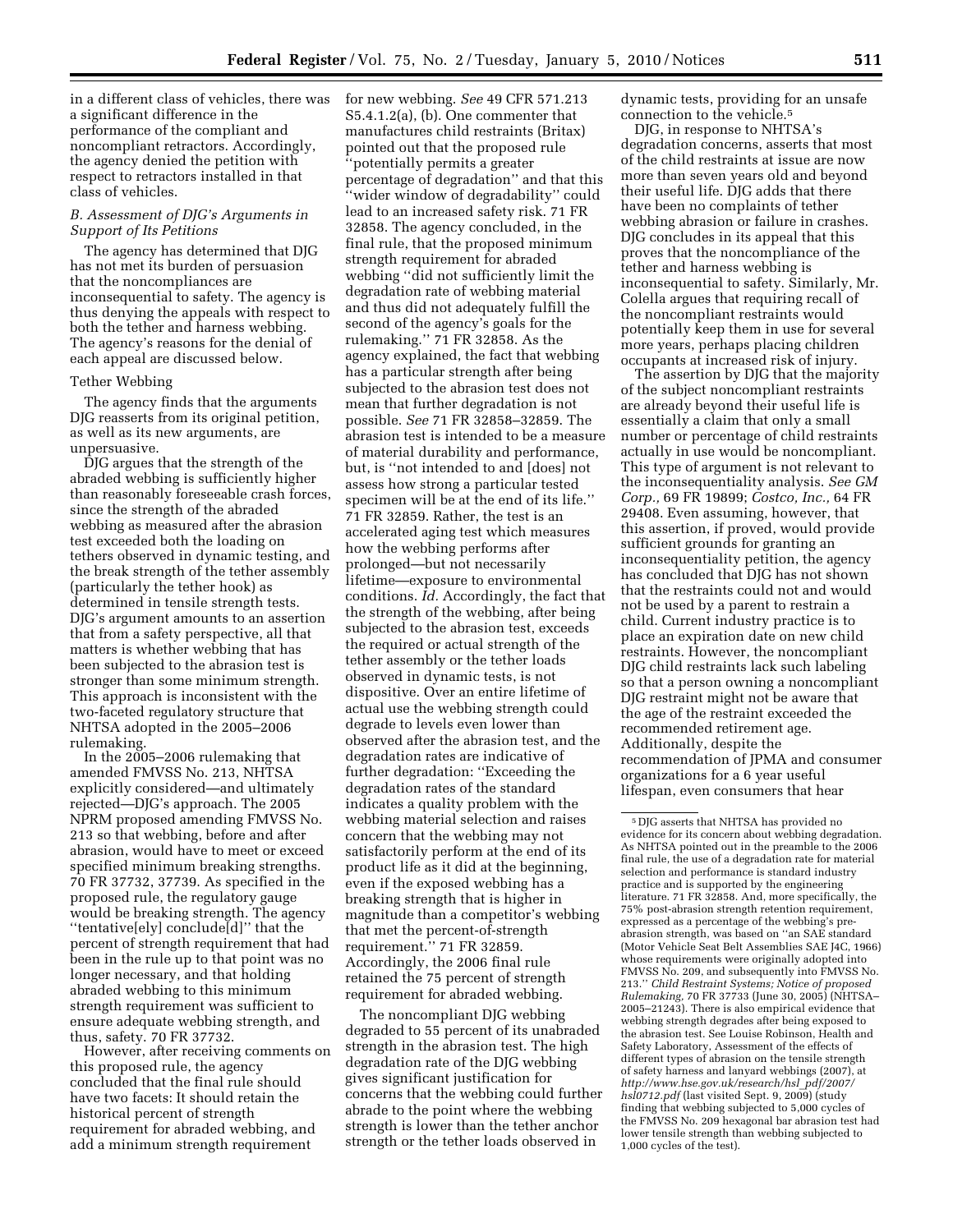about these recommendations might not heed them—particularly in tough economic times—and continue, instead, to use the noncompliant child restraints. In any event, NHTSA does not accept the assertion that an industry recommendation on product life span terminates a manufacturer's recall responsibilities.

DJG goes on to argue that not only are the noncompliant restraints past their ''useful lives,'' there also have been no complaints of tether webbing abrasion or failure during the entire time the restraints have been in use. NHTSA, however, does not consider the absence of complaints to show that the noncompliances are inconsequential to safety. The overall concern with the abrasion test is the degradation of the strength of the webbing. The degradation of the abraded tethers was very high. Particularly on older products, which may have been handed down, the absence of a complaint does not mean there have not been any problems or failures. And it does not mean that there will not be failures in the future.

DJG's comparison of the safety standard for tether webbing to the similar standard for vehicle seat belt webbing does not meet its burden. This argument challenges the reasonableness of the standard, and, as such, is inapt for an inconsequentiality petition. Child restraint manufacturers, such as DJG, had opportunity to challenge the incorporation of the FMVSS No. 209 requirements into FMVSS No. 213 during the rulemaking process and they did not. Even assuming that these arguments are relevant, the agency does not accept them. DJG's argument that it is unreasonable to subject CRS webbing to the same degradation requirement as seat belt webbing because the ''useful life'' of seatbelts is longer than that of the CRS webbing is unpersuasive because, as discussed above, the agency is not persuaded that the real-world use of the noncompliant child restraints will be limited to six years. DJG's related argument that the CRS webbing is subject to less-frequent use than seatbelt webbing is unpersuasive because it does not fairly address seat belt use and is unsupported. DJG focuses on the seat belt used by the driver, but ignores seat belts for other designated seating positions—such as passengers—which, if anything, are subject to less use than the driver's seat belt. DJG also ignores the fact that vehicle seat belt webbing is subject to the same abrasion test requirement in FMVSS No. 209 regardless of where the belt is located in the vehicle. The agency's vehicle seat belt webbing requirements do not vary

based on probable use patterns; instead, because of the crucial safety function of the webbing, the agency subjects all vehicle webbing to the same high standard. Indeed, when the agency established FMVSS No. 213, it explicitly adopted some of the buckle and belt requirements of FMVSS No. 209 such as those relating to abrasion and resistance to light, and the adoption of these requirements was not opposed by any of the commenters. *Child Restraint Systems Seat Belt Assemblies and Anchorages: Final Rule,* 44 FR 72136 (Dec. 13, 1979). Additionally, DJG's argument that CRS webbing is subject to less-frequent use than is seat belt webbing, particularly in the case of the convertible restraints, ignores hand-medown use of child restraints by children other than the first user.

DJG's arguments that, in actual use, the restraints are not subject to the severe abrasion reflected in the test, are also unavailing. These arguments challenge the validity of the test methodology in the standard; as noted above, a petition for rulemaking, not an inconsequentiality petition, is the appropriate means for such an argument. And, even if these arguments were relevant, the agency does not find them persuasive. NHTSA has examined the limited test data of used child restraints (between 6–9 years old) submitted by DJG, including the supplemental submission of December 26, 2008, and notes that although the restraints were from the affected population of noncomplying restraints, the precise history of their use is unknown. DJG did not make a showing that these restraints have seen many years of hard, real world use. Therefore, DJG's data showing that the tether webbing on these used restraints retained more than the minimum strength required by the standard for new webbing is not compelling evidence that the noncompliance is inconsequential to safety. The supplemental DJG data reflects substantial degradation. Of the 8 restraints tested, one (#7B) was 77 percent of the strength of new webbing (15,168 N [3,410 pounds]/19,803 N [4,452 pounds]) and another (#2B) was 78 percent of the strength of new webbing (15,489 N [3,482 pounds]/ 19,803 N [4,452 pounds]). The standard is 75 percent. DJG's other argument that the location and two-belt slide design of the tether guarantee that it is not exposed to abrasion in typical use is also unpersuasive. DJG did not provide any additional information or data to support this claim. Therefore, the agency finds this claim to be

unsubstantiated. In addition, there have been complaints about tether webbing fraying.6 These documented complaints undermine DJG's claim of the lack of abrasion during actual use.

DJG's argument that the tether's postabrasion strength is inconsequential to safety because it is just 3 percent below what DJG calls the new ''effective minimum'' is also unpersuasive. The current standard contains a minimum breaking strength requirement for new webbing, and retains the pre-2006 standard's 75 percent-of-strength requirement. 49 CFR 571.213 S5.4.1.2 (2009). The percent-of-strength requirement is calculated as a percentage of the strength of the new (unabraded) tether, not as a percentage of the minimum breaking strength requirement. The current standard thus does not require or imply an ''effective minimum'' post-abrasion strength of 11,250 N.7 The abraded DJG tether webbing retained only 55 percent of its unabraded breaking strength—20 percentage points below the allowable minimum. DJG's argument that the postabrasion strength of its tether should be evaluated relative to the required minimum breaking strength ignores the safety concerns reflected in the standard—that a diminution in webbing strength of more than 25 percent when abraded in testing ''indicates a problem with the quality and/or durability of the selected material,'' such that the webbing ''may not last as long as necessary to protect children using the restraint (including for second-hand restraint use).'' 71 FR 32858–32859.

The agency's resolution of the Evenflo petition is not controlling, as it was based on dated considerations. *Evenflo Co., Inc.; Grant of Application for Decision of Inconsequential Noncompliance,* 67 FR 21798 (May 1, 2002) (NHTSA Docket 2000–7818). Prior to NHTSA's 2006 amendments to FMVSS No. 213, NHTSA granted an inconsequentiality petition by Evenflo regarding child restraint tether straps that did not comply with the abrasion test. The noncompliant webbing retained 67.1 percent of its unabraded strength. The child restraint performance requirements in effect at the time of this grant did not specify a minimum breaking strength requirement, and the agency, as it noted in its decision, had come to believe that the absence of such a requirement was inappropriate. 67 FR 21799. The agency

<sup>6</sup>*See* DJG letter to NHTSA dated August 24, 2001. 7 In the 2005 NPRM, the agency did propose calculating the post-abrasion strength in this manner, but, in the 2006 final rule, explicitly declined to do so. Compare 70 FR 37734 with 71 FR 32858–32859.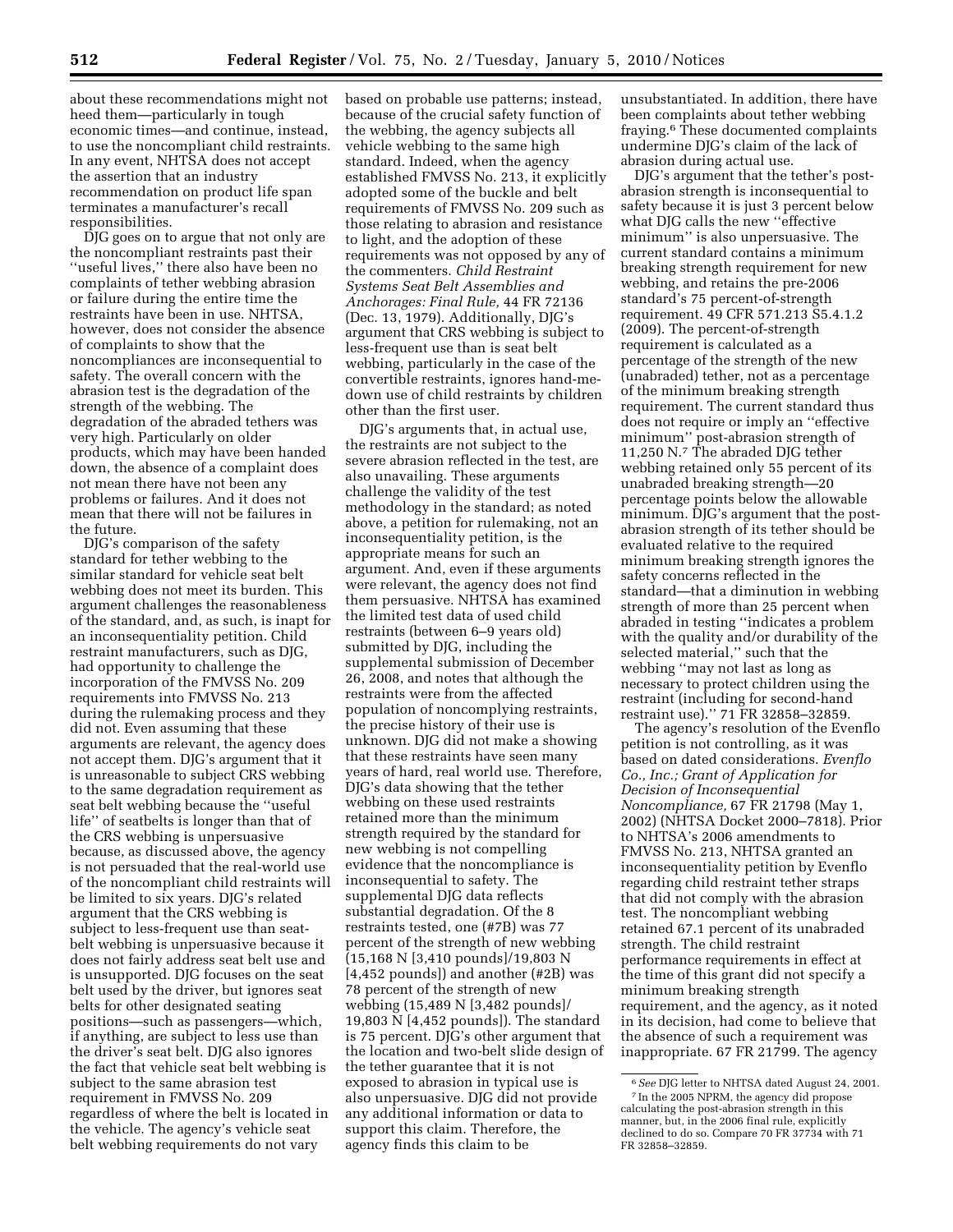also noted that it planned to initiate rulemaking to amend the standard. During this time frame when the agency had not resolved what strength would be required, the agency considered the Evenflo webbing in light of a version of FMVSS Nos. 213 and 209 in effect from 1971 to 1979 that included a minimum breaking strength requirement for child seat webbing. Evenflo's webbing would have complied with this earlier standard. The agency also considered the results of dynamic testing, which showed that the tensile strength of abraded Evenflo tethers was greater than the measured maximum tensile loads. After the Evenflo petition was granted, the agency initiated rulemaking to amend FMVSS No. 213. In the NPRM, the agency proposed to include a minimum breaking strength requirement for new (unabraded) tether webbing. 70 FR 37731. The agency also proposed replacing the percent of unabraded strength degradation requirement with a minimum breaking strength requirement for exposed webbing. 70 FR 37731. However, in its final rule the agency concluded that the proposed rule did not sufficiently limit the degradation rate of webbing material. Accordingly, the final rule retained the percent of unabraded strength degradation requirement.

The agency now considers DJG's inconsequentiality appeal in light of its safety concerns based on both the strength of the unabraded webbing and the percent of unabraded strength degradation requirement. It is thus inappropriate to apply the 1971–1979 version of the standard—which did not specify a percent of strength requirement based on the unabraded webbing—because the agency has concluded that exposed webbing should be required to maintain a minimum percentage of its unabraded strength. 71 FR 32858.

In any event, if DJG's noncompliant tethers were evaluated using the reasoning laid out in the resolution of the Evenflo petition, DJG's noncompliance would still not be inconsequential to safety. There are three main reasons for this.

First, DJG's tether webbing is not compliant if evaluated under the 1971– 1979 FMVSS No. 213. From 1971–1979, FMVSS No. 213 required that child restraint webbing meet the webbing requirements for Type 3 seat belt assemblies 8 specified in FMVSS No.

209. During this period, FMVSS No. 209 specified webbing breaking strength requirements for various elements and configurations of Type 3 seat belt assemblies. FMVSS No. 213 required that child restraint webbing meet the post-abrasion strength requirement contained in FMVSS No. 209 S4.2(d). Section 4.2(d) specified that webbing retain a post-abrasion strength of not less than 75 percent of the minimum breaking strength required of new webbing for that particular type of belt assembly.9 The minimum breaking strength requirements were specified in FMVSS No. 209 S4.2(b), which specified different new webbing minimum breaking strengths for each element and configuration of Type 3 seat belt assembly. The most stringent of these minimum breaking strength requirements for new webbing was 17,793 N 10 and the agency referenced this requirement in considering the Evenflo petition. Multiplying the 75 percent post-abrasion strength requirement with this most stringent new webbing strength requirement yields a post-abrasion strength requirement of 13,345 N. Evenflo's tether—with an unabraded strength of 20,426 N, and an abraded strength of 13,706 N—met both the abraded and unabraded strength requirements for this most stringent Type 3 webbing breaking strength under the 1971–1979 version of FMVSS No. 213.

DJG argues that its noncompliant tethers should be evaluated using the less stringent breaking strength requirement for the Type 3 seat belt configuration consisting of ''webbing connecting pelvic and upper torso restraint to attachment hardware when assembly has two or more webbing connections.'' S4.2(b) (1979). DJG notes that since its noncompliant restraints are not equipped with lower LATCH anchors,11 they are secured to the vehicle by means of both the tether and vehicle safety belt, and that this less

 $^{10}\mathrm{This}$  was the requirement for a Type 3 seat belt assembly with ''webbing in seat back retainer and for webbing connecting pelvic and upper torso restraints to attachment hardware when assembly has single webbing connection.'' FMVSS No. 209 S4.2(b) (1979). The standard was 4000 pounds. The conversion from pounds to Newtons is 1 pound  $force = 4.448$  N.

11*See* FMVSS No. 213 S5.9(a) (2008); FMVSS No. 225 S9.1 (2008) *et seq.* 

stringent requirement is therefore appropriate. The breaking strength requirement for new webbing having this Type 3 configuration was 3,000 pounds (13,345 N), and the postabrasion strength requirement was 75 percent of this, or 2,250 pounds (10,008 N). DJG concludes that since its noncompliant tethers satisfy the less stringent abraded and unabraded strength requirements for this Type 3 configuration, the noncompliance is inconsequential to safety.

While we do not agree that the old Type 3 provisions are the appropriate frame of reference, if one were considered, the most stringent Type 3 requirement would be considered in reviewing DJG's restraint, as it was to Evenflo's. Since both Evenflo and DJG's noncompliant restraints pre-date LATCH, neither is equipped with lower anchors. *See* 49 CFR 571.225 S9.1 *et seq.* The restraints at issue in both petitions are therefore secured to the vehicle in the same manner—by means of the seat belt and tether. Since the restraints are attached to the vehicle in the same manner, a similar application of the Evenflo analysis to DJG's petition would require that the same—more stringent—strength requirement also be applied. As noted earlier, the postabrasion strength requirement associated with the most stringent Type 3 webbing requirement was 13,345 N. Since the post-abrasion strength of DJG's tethers was only 10,903 N, they would not satisfy the prior standard.

Second, the agency notes that while Evenflo's noncompliant restraints retained 67 percent of their strength after being subjected to the abrasion test, DJG's restraints retained only 55 percent. This is a significant difference.

Third, for Evenflo, the sled tests alone were not sufficient to establish inconsequentiality—it was only in conjunction with the fact that the Evenflo tether webbing surpassed the previous requirements for Type 3 webbing in both the unabraded and abraded condition.

The performance of DJG's webbing is also distinguishable from that of a Britax restraint cited by DJG. DJG cited information docketed in connection with NHTSA's rulemaking to add a minimum breaking strength requirement to FMVSS No. 213, which showed that the webbing of at least one Britax child restraint model had a lower postabrasion strength than DJG's noncompliant tethers. NHTSA–2005– 21243–0002 (Table 1). NHTSA notes that the 2006 final rule amended FMVSS No. 213 to include a minimum breaking strength of 15,000 N for new webbing used to secure a child restraint

<sup>8</sup>A Type 3 seat belt assembly was defined as ''a combination pelvic and upper torso restraint for persons weighing not more than 50 pounds or 23 kilograms and capable of sitting upright by themselves, that is children in the approximate age

range of 8 months to 6 years.'' FMVSS No. 209 S3  $(1979)$ .

<sup>9</sup>This specification of the post-abrasion strength requirement—in terms of the minimum breaking strength requirement—differs from the specification set out in the versions of FMVSS No. 213 in effect currently, and when DJG's noncompliant webbing was manufactured, which requires that postabrasion strength be calculated as a percentage of the strength of the new (unabraded) webbing.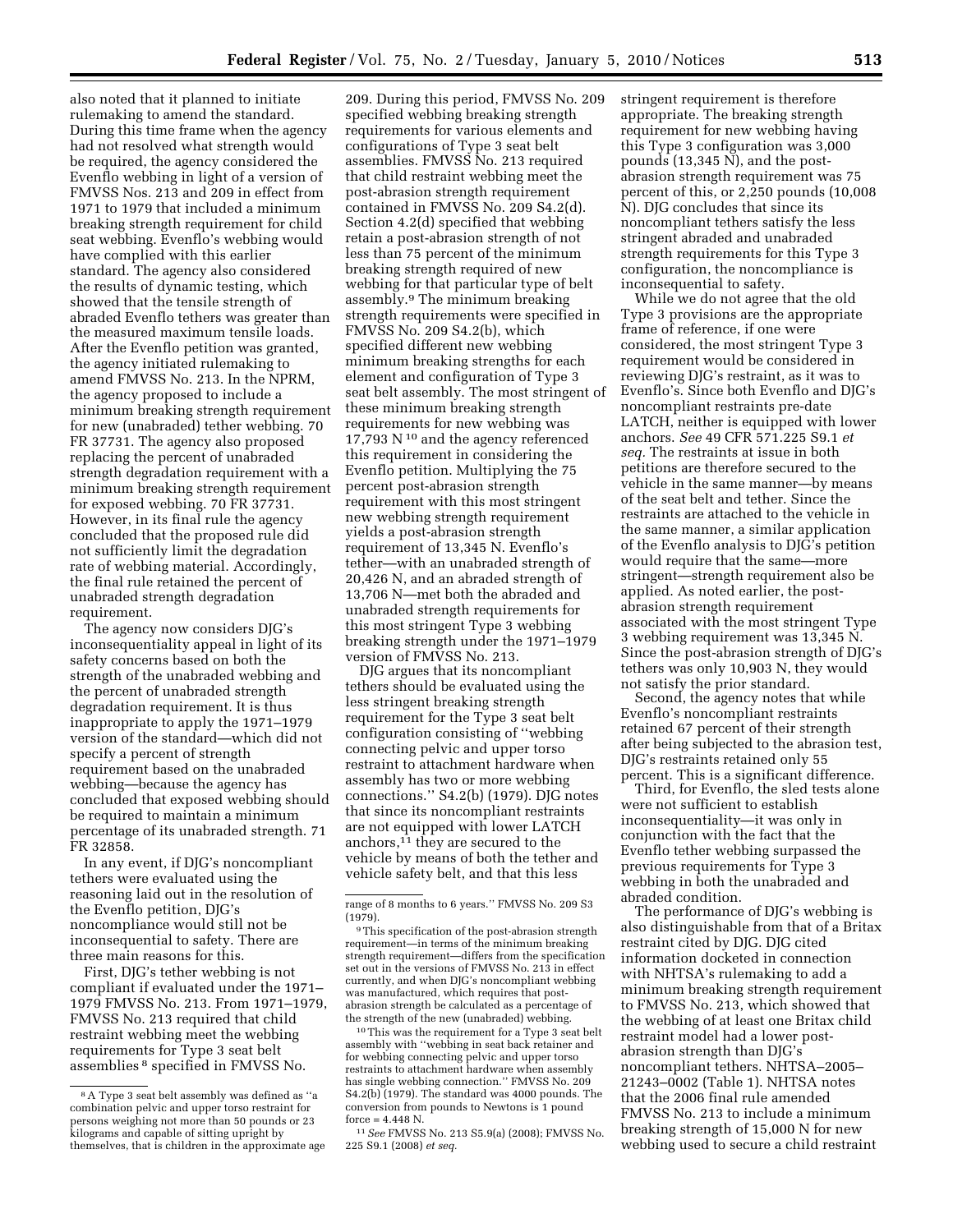system to the vehicle (including the tether and lower anchorages of a child restraint anchorage system). In addition, the 2006 final rule affirmed that retaining control over webbing material degradation rates is critical to ensure sufficient webbing strength over time. The Britax child restraint referenced by DJG showed literally no signs of degradation after being abraded, and therefore does not present the same degradation risks associated with the subject DJG restraints. While the Britax CRS complied with the standard in effect at the time of manufacture, the DJG CRS neither complied with the standard in effect at the time of manufacture nor does it comply with the new requirements established in the 2006 Final Rule. The agency notes that in the course of the rulemaking that resulted in the 2006 Final Rule, the agency looked at tether webbing abrasion compliance test data for 20 child restraints. See NHTSA–2005– 21243–0002. The average strength for new tether webbing was 17,153 N and the median was 18,156 N. The average strength for tether webbing after being subjected to the abrasion test was 15,689 N and the median was 16,287 N. The average percentage of strength retained was thus 92 percent, and the median was 96 percent. The noncompliant DJG webbing retained only 55 percent of its new webbing strength after the abrasion test—the lowest retention percentage of any of the 20 child restraints examined in these compliance tests. A concern with the DJG tether webbing is the high degradation in its breaking strength after the abrasion test. This lack of breaking strength retention signals a distinct probability that the webbing strength would be insufficient throughout a lifetime of use and therefore, may pose a safety risk with long term usage.

### Harness Webbing

The agency finds similarly unpersuasive the arguments that DJG reasserts from its original petition, as well as its new arguments, regarding the inconsequentiality of the harness webbing noncompliance.

First, as to DJG's disagreement with NHTSA's reliance on a carbon arc lamp as provided by the standard, instead of a xenon arc lamp which DJG now prefers, NHTSA's regulations require and NHTSA's position is that the carbon arc light is to be used in exposure tests for webbing materials. As noted earlier, an inconsequentiality petition is not the appropriate means for challenging testing methodology. Nevertheless, as NHTSA noted in its initial denial, the use of xenon arc light, which is used in weathering tests of glazing material

under FMVSS No. 205, and is favored by DJG, does not invalidate the use of carbon arc light for webbing materials. The xenon arc light has not been evaluated adequately by the agency to justify its use with respect to webbing materials. The agency does not have adequate testing information regarding the effect of xenon arc light on different webbing materials to develop an appropriate test while ensuring sufficient safety performance requirements are maintained. It is common for child restraint webbing to be produced from polyester or nylon materials. Preliminary studies of carbon arc and xenon arc light exposure testing of polyester and nylon webbing materials conducted by NHTSA showed that while carbon arc testing was more severe (i.e., resulted in higher strength degradation rates) for nylon webbing materials as compared to xenon arc testing, the opposite result was observed for polyester webbing materials. NHTSA can not simplistically conclude, as DJG would have it, that xenon arc light testing adequately assures safety. Carbon arc testing is specified in the standard and the agency continues to adhere to the standard for evaluation of webbing materials.12

Second, DJG's reliance on sled test results, which DJG refers to as dynamic tests, is also unavailing. In the course of the rulemaking that resulted in the 2006 rule, NHTSA looked at harness webbing compliance test data for 109 child seats, spanning several different manufacturers and years. 70 FR 37735– 37736; Docket NHTSA–2005–21243–2. The average strength for new harness webbing was 13,519 N and the median was 12,594 N. The average strength for harness webbing after exposure to light was 11,287 N and the median was 10,636 N. The average percentage of strength retained was thus 83 percent, and the median was 84 percent. The noncompliant DJG harness webbing retained only 37 percent of its new webbing strength after exposure to light, falling from a pre-exposure strength of 12,371 N to a post-exposure strength of only 4,539 N. 60 percent was required. Even more, the DJG harness webbing's 37 percent retention was the lowest of any of the 109 different child seats examined in these compliance tests. Docket NHTSA–2005–21243–2. DJG offers dynamic test data at 30 mph. DJG has not shown that this data supports its contention that the noncompliant

harness webbing does not pose a significant safety risk. Crucially, DJG's dynamic test analysis does not address the agency's concern with possible further loss in webbing strength with continued long term use. Moreover, DJG does not describe the deceleration pulse or measurement technique in the tests. DJG's argument that the noncompliant webbing is virtually strong enough to withstand crash forces even greater than those generated in a 30 mph crash is also flawed. DJG notes that the median load measured in its 30 mph dynamic tests (1,138 N) would yield a load of approximately 4,552 N in a 60 mph test, which is approximately the same as the post-light exposure webbing strength. DJG bases its 60 mph load calculations on the median measured webbing load. However, if the maximum measured load (1,432 N) is instead used to calculated the 60 mph-equivalent load, the resulting load (5,728 N) is, in fact, in excess of the post-exposure strength of the noncompliant webbing.

DJG cites NHTSA's granting of certain petitions for inconsequential noncompliance as supporting use of a 30 mph sled test. Those grants are not controlling.

The first petition, from Evenflo (67 FR 21799) was previously discussed. This petition was granted when safety concerns were not as developed as they are today (see discussion above). Also, the agency's grant focused on the fact that the noncompliant Evenflo webbing met the most stringent of the 1971–1979 Type 3 webbing strength requirements.

The second petition cited by DJG, also from Evenflo, concerned a noncompliance with the tether hook dimensional requirements of FMVSS No. 213. See 69 FR 39545. FMVSS No. 213 section 5.9(b) (2003) requires that the height of the tether hook shall not exceed 20 millimeters. The maximum Evenflo tether hook height measured by NHTSA was 20.38 millimeters. The dimensional requirements were intended to minimize the chances of incompatibility between the seat and the vehicle. 62 FR 7873. Evenflo supported its petition with testing evidence showing that actual users would not have difficulty attaching the tether hook to the anchorage, as well as the results 30 mph dynamic test data to show that there was no failure and the slight noncompliance in the tether hook dimension was inconsequential to motor vehicle safety. DJG's reliance on the agency's grant of the Evenflo petition is unpersuasive because the two noncompliances are dissimilar. There was no concern that the noncompliant Evenflo tether hook would degrade over time; thus, Evenflo's user test data, as

<sup>12</sup> DJG also argues that it is unable to purchase carbon arc lamps meeting NHTSA requirements. Carbon arc lights are available for purchase. One supplier is Atlas Material Testing, 4114 North Ravenswood Ave., Chicago, IL 60613.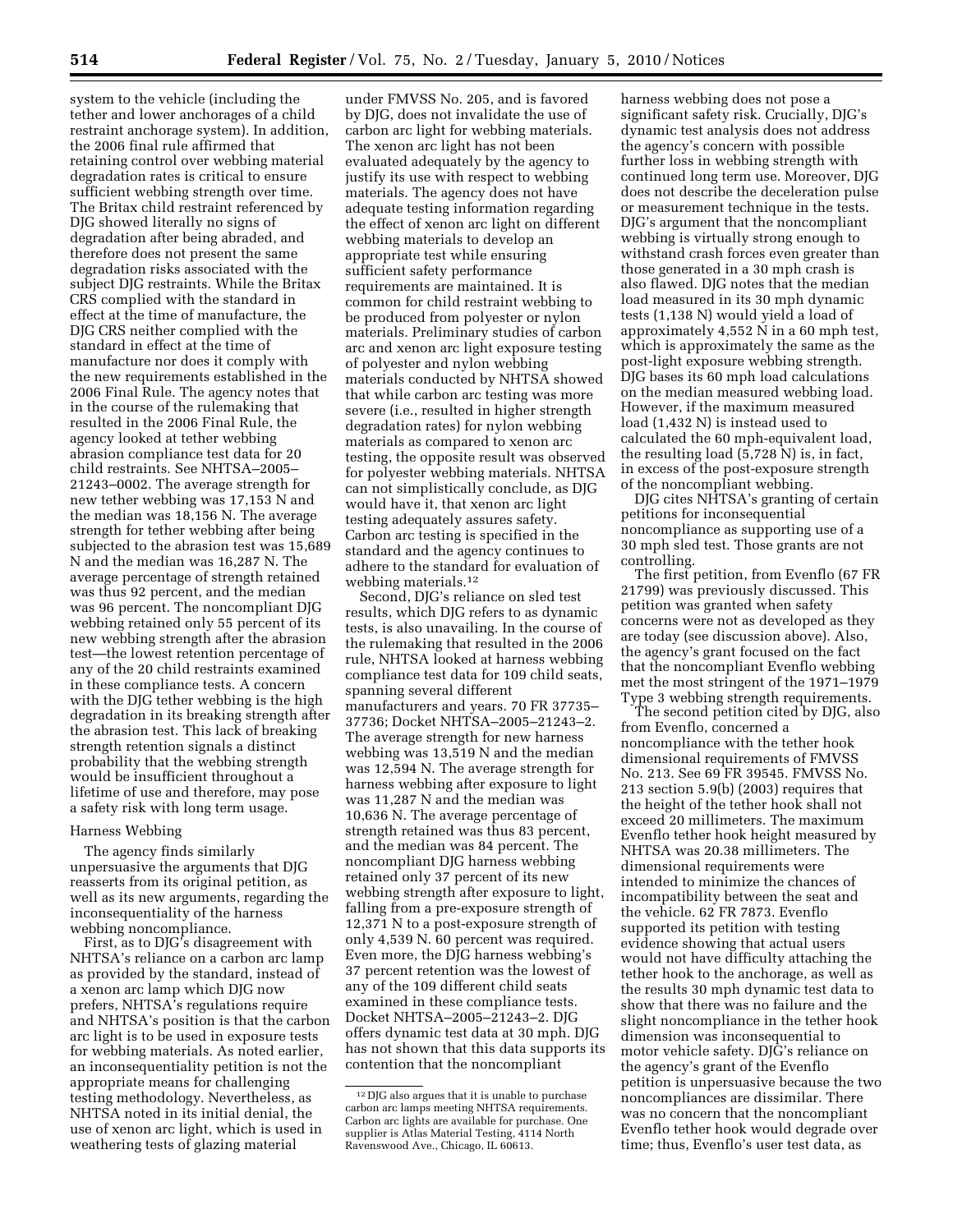well as the dynamic tests, sufficed to demonstrate inconsequential noncompliance. On the other hand, as discussed previously, one of the agency's concerns with DJG's noncompliant harness webbing is that it will further degrade over time so that its strength would be insufficient to withstand the forces in crashes. In addition, the Evenflo noncompliance involved a small—.38 millimeters, or 2 percent—dimensional difference between the compliant and noncompliant equipment; in contrast, the post-exposure strength of DJG's harness webbing was 23 percentage points less than the required minimum.

The third petition relied on by DJG came from Baby Trend regarding the head foam compression-deflection resistance (i.e., stiffness) in their rear facing infant seat. 69 FR 59302 (October 4, 2004). Baby Trend's head foam had a measured stiffness of 0.3 pounds per square inch. FMVSS No. 213 requires a head foam stiffness of between 0.5 and 10 pounds per square inch. Prior to NHTSA granting Baby Trend's petition, FMVSS No. 213 was amended to use a CRABI test dummy to directly measure Head Injury Criteria (HIC) in lieu of the head foam stiffness test. Baby Trend provided dynamic test data showing compliance with the new FMVSS No. 213 dynamic test requirements using the CRABI dummy. The noncompliance was determined inconsequential to safety. Thus, with the noncompliant head foam, the child restraint would comply with the requirement that became effective after the date on which Baby Trend's noncompliant head foam was manufactured. DJG's harness webbing, on the other hand, manufactured in 2002, is not compliant with FMVSS No. 213, as amended by the 2006 final rule. This final rule retained the percent-of-strength requirement, while adding a minimum breaking strength for new (unexposed) webbing. DJG's harness webbing does not satisfy the percent-of-strength requirement. Accordingly, DJG's petition is distinguishable from Baby Trend's petition.

Third, the argument advanced by DJG in its supplemental submission of December 26, 2008 that the strength of the harness webbing on certain used restraints shows that no safety problem exists is also unavailing. This argument essentially claims that the restraints are not subject to the severe degradation reflected in the compliance test; as such, it challenges the validity of the test methodology in the standard. However, as noted earlier regarding the tether webbing, a petition for rulemaking, not an inconsequentiality petition, is the

appropriate means for such an argument. In any case, NHTSA has examined this limited test data on four restraints, and notes that although the webbing was from the affected population of noncomplying restraints, the precise history of their use is unknown. DJG did not provide evidence showing that these restraints have seen many years of exposure to sunlight. Therefore, DJG's data showing that the harness webbing on these used restraints retained more than the minimum strength required by the standard is not compelling evidence that the noncompliance is inconsequential to safety. DJG further suggests that the fact that the strength of the webbing on these used restraints exceeds 60 percent of the new webbing minimum breaking strength requirement of 11,000 N in the 2006 regulation also shows that the noncompliance is inconsequential to safety. This argument is similar to the argument DJG makes, in connection with its tether webbing appeal, that the standard adopted in 2006 instituted an ''effective minimum'' based on the minimum breaking strength requirement for new webbing. As discussed in detail above, the agency finds this argument unpersuasive.

Fourth, DJG's assertion that the noncompliance is inconsequential to safety because the post-exposure strength of its webbing was higher than that of certain Safeline child restraints that did comply with the exposure test, is similarly not persuasive. These Safeline restraints, manufactured from 2000–2002, had harness webbing postexposure strengths ranging from 4,005 N to 5,563 N, and strength retentions between 62 percent to 81 percent. *See*  Docket NHTSA–2005–21243–002. These restraints were required to comply with the version of FMVSS No. 213 in effect at the time these restraints were manufactured. As discussed previously, the version of FMVSS No. 213 in effect from 2000–2002 did not have a minimum breaking strength requirement for new webbing. Accordingly, these Safeline restraints complied with the standard because they retained at least 60 percent of their strength after being exposed to light, even though the strength of the new webbing was relatively low—and, would have been too low to have complied with the minimum breaking strength requirement that was added to the standard in 2006.

DJG points out that the post-exposure strength of its webbing was greater than the post-exposure strength of the Safeline webbing, and goes on to argue that the Safeline webbing was compliant because it had a low initial breaking strength. DJG cites this result as

confirmation of its argument that the noncompliance of its harness webbing is inconsequential to safety. NHTSA does not find this argument persuasive. As discussed above, the 2006 rulemaking codified and highlighted the agency's two concerns regarding webbing strength—that it be sufficiently strong when new, and suffer limited diminution in strength after being exposed to environmental conditions such as light and abrasion. DJG's comparison of its noncompliant webbing to Safeline's compliant webbing addresses the agency's concern that new webbing be sufficiently strong, but does not address the agency's concerns about the degradation of DJG's webbing. While DJG points out that the Safeline webbing had a low initial breaking strength and that the postexposure strength of its webbing was greater than that of Safeline's, this argument does not address NHTSA's concern that the extremely high degradation rate of DJG's webbing almost double that of the Safeline webbing—indicates that the webbing strength could be insufficient throughout a lifetime of use and expose child occupants to a risk that increased with long-term usage. While it is true that the strength of the unexposed Safeline webbing would not comply with FMVSS No. 213 as amended in 2006, the fact that another manufacturer's webbing complied with a standard that the Agency later determined to insufficiently protect against certain safety risks does not excuse DJG's noncompliance. This is especially true when the amended version of the standard re-affirms the requirement—namely, the postexposure percent-of-strength requirement—with which DJG's webbing was noncompliant.

Finally, as discussed above, the agency finds that the absence of consumer complaints is insufficient evidence of an inconsequential effect on safety of the webbing.

#### **VII. Conclusion**

After carefully considering the arguments presented on this matter, NHTSA has decided that the petitioner has not met its burden of persuasion in establishing that the noncompliances described are inconsequential to motor vehicle safety. Accordingly, Dorel Juvenile Group's appeal of NHTSA's decision on its inconsequential noncompliance petitions is hereby denied. This decision constitutes final agency action, and the petitioner has no further administrative review of NHTSA's denial.